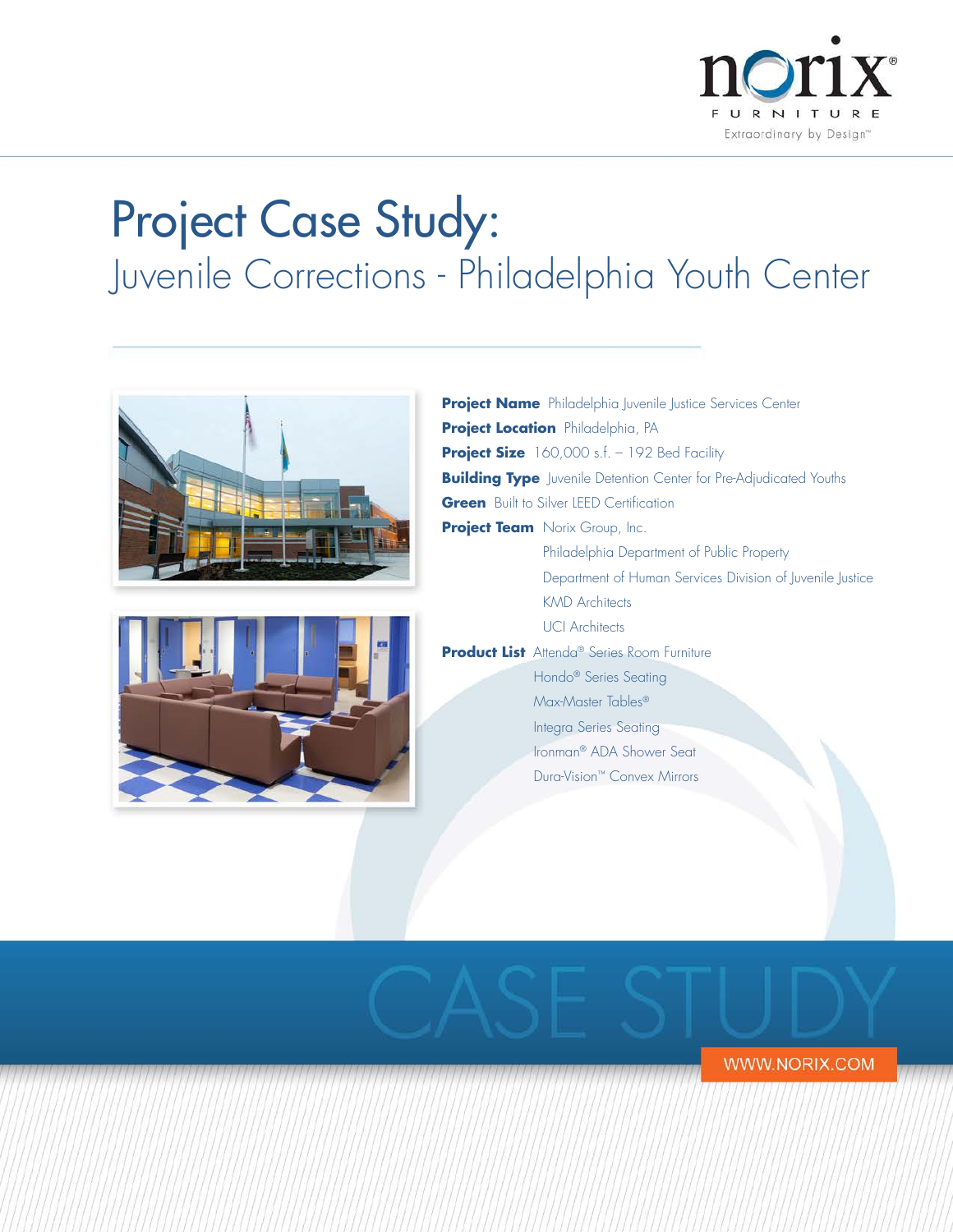#### **DESCRIPTION**:

The city of Philadelphia planned a new Juvenile Justice Services Center, to replace the antiquated, 50 year-old Youth Study Center. "The old Youth Study center was well beyond its useful life," said James Lowe, project Director for the city's Department of Public Property. "Changes in the operations and types of services provided for today's youth necessitated spaces that are efficient in the delivery of those services." The JJSC serves as a juvenile detention center for pre-adjudicated youths aged 13-20, and allows them to attend school while in custody awaiting disposition of their cases.

# **OVERALL PROJECT GOAL / PHILOSOPHY**

"The city of Philadelphia really wanted to provide a facility that would address the needs of the kids in Philadelphia," said Vern Almon, principal and senior justice planner at KMD Architects. "One of the design objectives was that it not look or feel confining, like a lot of other detention facilities."

The 5-acre site is located in an urban area, and the city felt the new facility should integrate architecturally with the two-story brick row houses that dominate the neighborhood.





Furnishings Goal: The new facility would serve adolescents, many of whom can exhibit behavioral issues. The city's objective was to create an environment conducive to learning, that also addressed vital safety and security concerns.

**Secure/Safe Goal:** Furniture that could be securely anchored to the floor or wall, with no gaps in construction to allow the concealment of contraband.

Functional Goal: Furniture that is extremely durable, with surfaces that are easy to clean and maintain. Furnishings should have rounded edges for safety and security.

Aesthetic Goal: Create an environment where form meets function – a residential educational setting with the necessary security component.

### **SELECTION PROCESS:**

During the design phase, consultative sales specialists Joe Eustace and Dave MacKinnon presented furniture recommendations to the design team and decision makers from DHS/Juvenile Justice, consistent with the facility's operational requirements. Specifications were established with Norix Attenda® Series molded dormitory furniture as basis of design. Throughout the multiple phases of the project, the Norix sales specialists presented the transition team with a wide variety of furniture options for sleeping rooms, classrooms, dayrooms and dining areas. Hondo® Series seating was selected for the dayrooms – based on the comfort, durability and seamless construction – along with X-Based Tables and Integra chairs. Max-Master Tables® were selected for the dining areas for superior stability and security. Norix professional installation team installed the furnishings in the fall of 2012.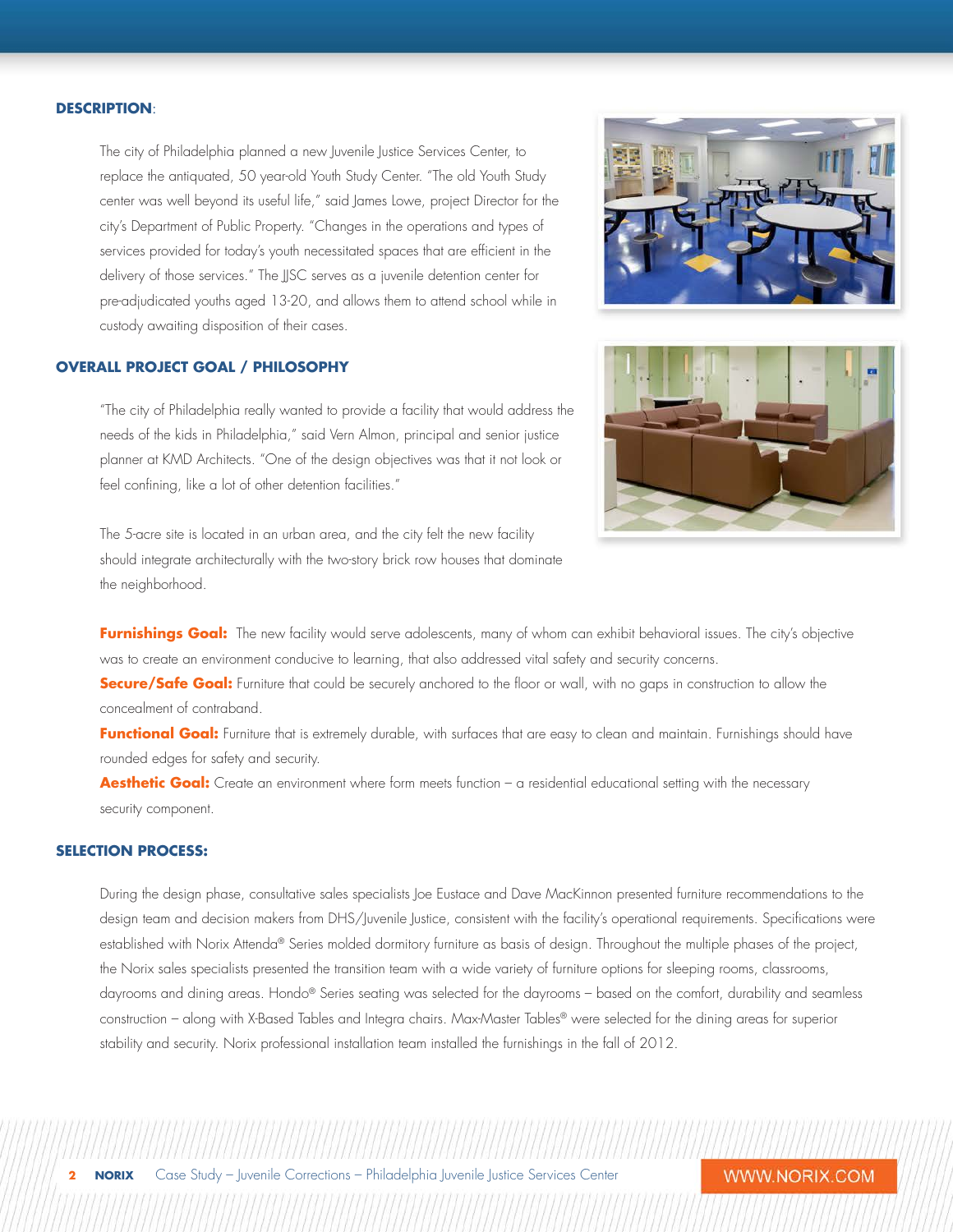#### **THE RESULT**:

The \$110 million Philadelphia Juvenile Justice Services Center opened in December 2012. The new facility has dormitory spaces for 192 juveniles, 10 classrooms for the educational programs directed by the School District of Philadelphia, two courtrooms with judges' chambers, and conference rooms for visitation and programs administered by social-services providers. It also includes a wellness clinic, gymnasium, outdoor recreation spaces and a garden (not typical in a detention environment).

"The facility is bright and cheerful while maintaining the safeguards and welfare of the community," said James Lowe. "This education-oriented juvenile facility focuses on providing spaces where youth counselors are given the technology and environment to utilize their skills in working with youth to encourage positive behaviors."

# **ABOUT NORIX GROUP:**

For more than 25 years Norix has provided secure furnishings and fixtures for every application. The product line has expanded to include other industries and environments such as corrections, behavioral healthcare, transportation, educational institutions, fire/police stations, commercial facilities and military installations. All furniture is designed for safety, security and extreme durability. Norix intensive-use furniture is extraordinary by design, surpassing industry standards for strength, safety and long-term performance. The privately held company is headquartered in West Chicago, IL with sales representatives and dealers throughout the U.S. In 2012, Norix launched Safe Environments a news and information blog serving architects, designers, administrators, and facility managers involved in the design, construction, and operation of challenging environments. For more information, call 800-234-4900 or visit: www.norix.com.







**"The facility is bright and cheerful while maintaining the safeguards and welfare of the community,"**